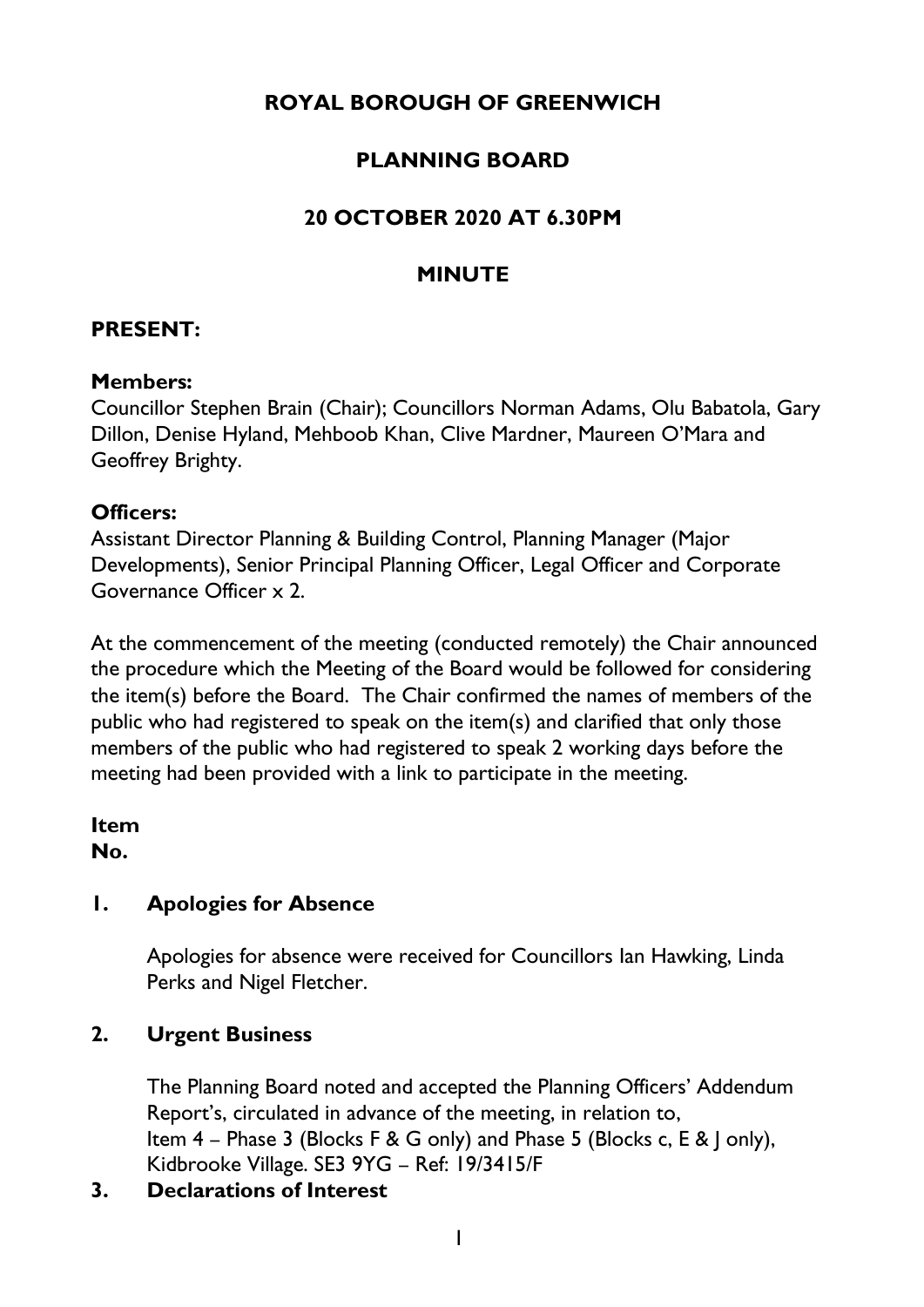Councillor Adams and Khan made personal declarations in that they owned property adjacent to the development and that they would take no part in the consideration or determination of Item 4.

Councillor Hyland made a personal, but not prejudicial, declaration as Chair of the World Heritage Site Greenwich Committee, in Item 4.

#### **Resolved –**

That the list of Councillors' memberships as Council appointed representatives on outside bodies, joint committees and school governing bodies be noted.

The Councillors Adams, Khan and Hyland's declarations be noted.

### **4. Item 4 – Phase 3 (Blocks F & G only) and Phase 5 (Blocks c, E & J only), Kidbrooke Village. SE3 9YG – Ref: 19/3415/F**

Councillor Adams and Khan had made personal declaration's in that they owned property adjacent to the development and left the meeting, taking no part in the consideration or determination of Item 4.

Councillor Hyland had made a personal, but not prejudicial, declaration as Chair of the World Heritage Site Greenwich Committee and took part in consideration and determination of this item.

Before moving to consider the Senior Principal Planning Officers presentation the Chair read the following statement.

*The Planning Board previously considered this application and decided to refuse it on conservation area setting, segregation of the affordable housing block and public transport grounds. Prior to the issue of the decision notice the applicant indicated they would submit revisions and further information.* 

*The revisions and further information seek to address these concerns and have been consulted on by the Council. The latest documentation and representations are considered "material considerations" to be taken into account therefore this application is being referred back to the Board for reconsideration in light of the new information.* 

*Paragraph 38 of the NPPF also states that "Local Planning Authorities should approach decisions on proposed development in a positive and creative way"* and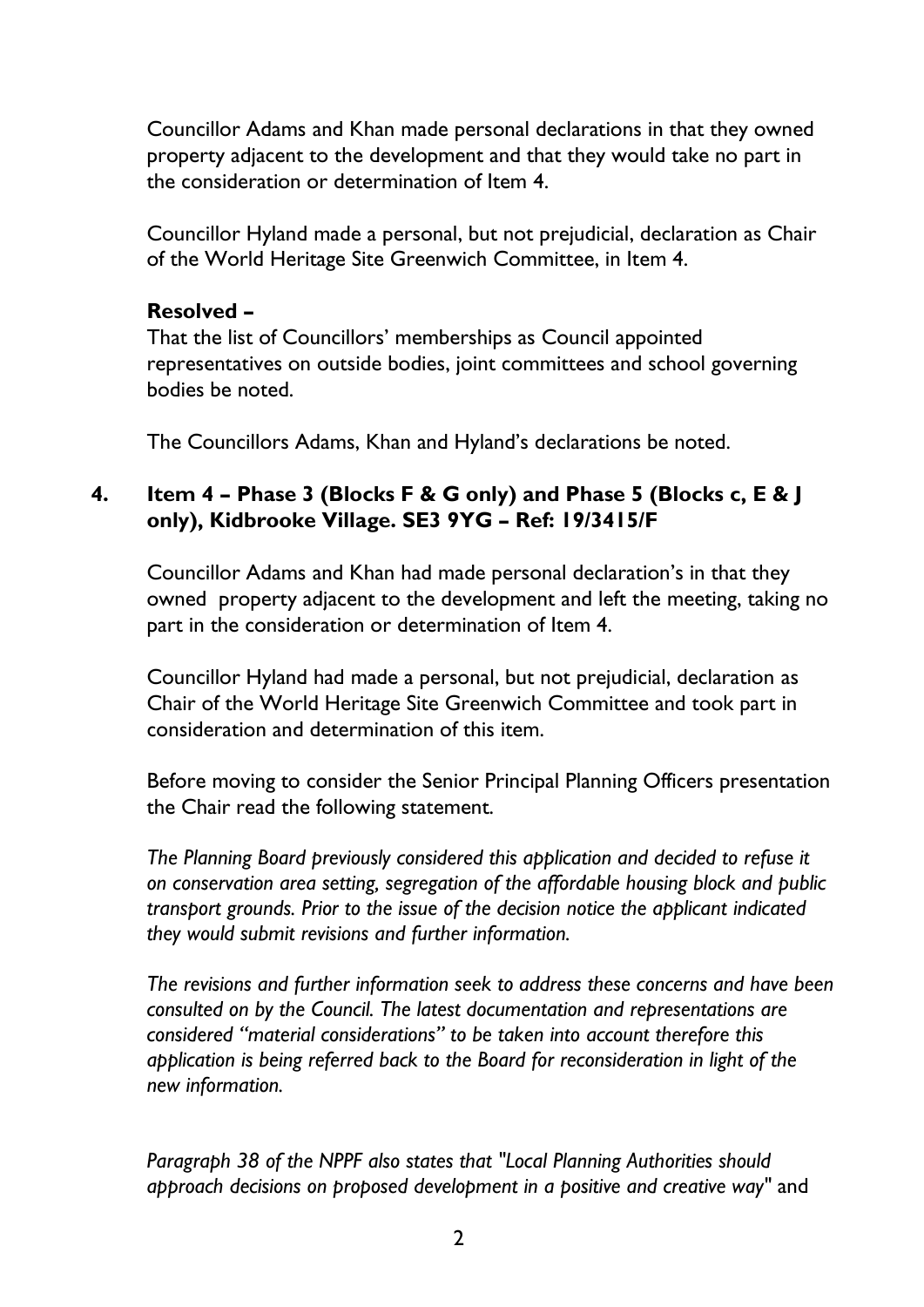*that they should "work proactively with applicants to secure developments that will improve the economic, social and environmental conditions of the area."* 

*Therefore, whilst the Board made a resolution on the application as reported to the 14th July Planning Board meeting, it is within the interest of adopting a positive and proactive approach that the Council takes the opportunity to consider these further amendments and clarifications from the applicant and the representations received in line with the requirement on the Council to determine the application taking into account all material considerations. These revisions have been considered by officers as set out in the committee report.* 

The Senior Principal Planning Officer gave an illustrative presentation of the application and highlighted to the Board Members that Block F1 would be reduced by 2 stories from 17 to 15 floors. Block J would remain the single tenure affordable housing but was considered to be integrated into the overall development. The impact on train capacity, from the additional 302 units, would be negligible, at 0.65% of the overall forecast capacity. In addition, this demand would not materialise for a number of years, allowing time for potential Network Rail capacity improvements to be implemented

A Member noted that the transport impact was dependant on the DfT enhancements, due by 2028 and that guarantees were offered that capacity would be increased, noting that the stations were extended to accept 12 carriage trains some time ago, however, 12 carriage trains were not running on the line.

The Senior Principal Planning Officer responded that there was an understanding that there was pressure on the entire transport service and implementation of 12 carriage trains would form part of the DfT train operator appointment.

A Member questioned how the transport modelling equated 302 extra dwellings, including family sized, to 66 extra people travelling. The Member also noted that there were numerous developments, adjacent to nearly every station, before Kidbrooke on the Thameslink Line which would have a compound impact on capacity and further discussions may be needed with TfL.

The Senior Principal Planning Officer advised that the modelling was based on an assessment of what type of transport residents would choose to use and,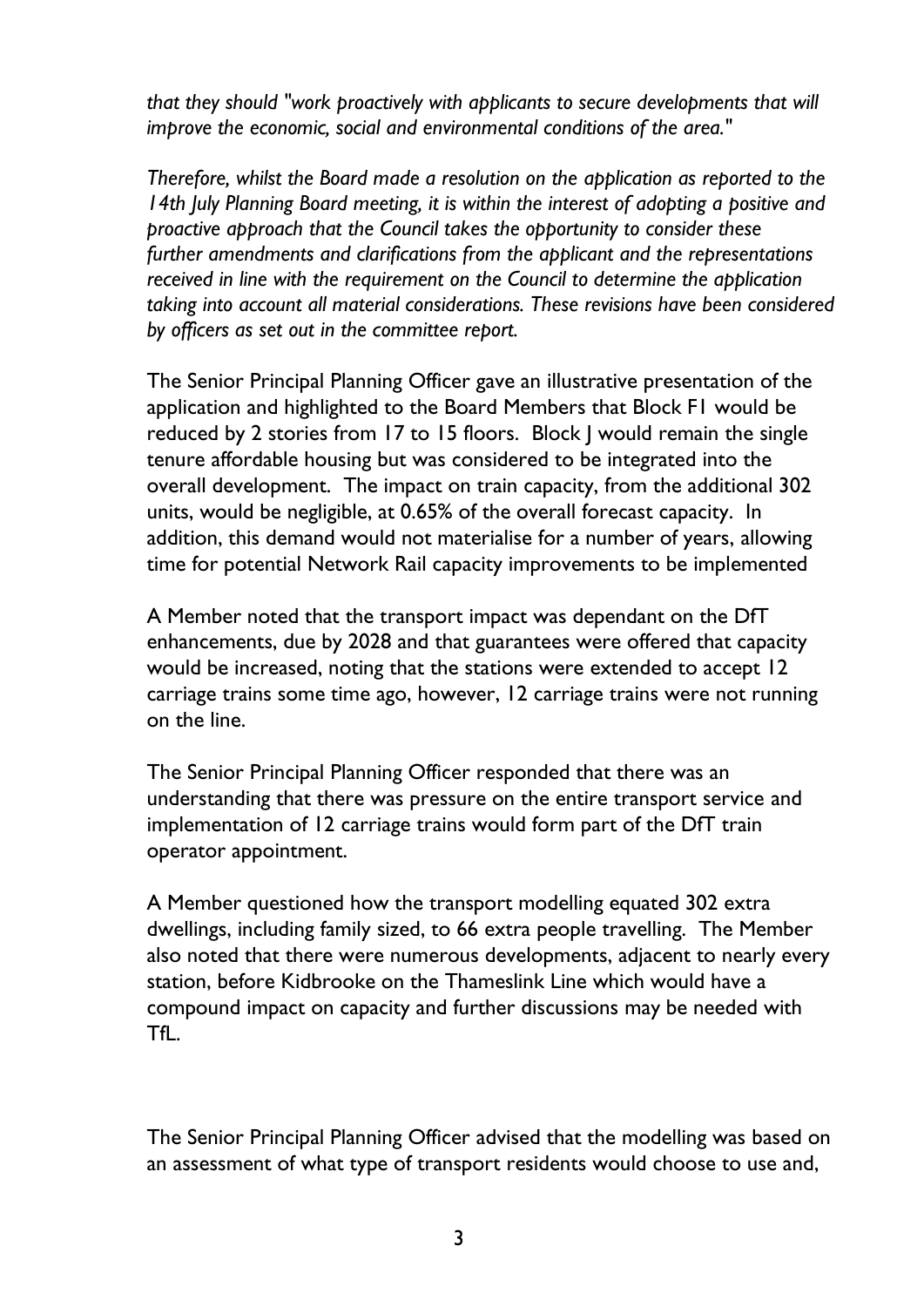whilst appreciating the wider concerns, noted that the Councils Highway Officers, TfL or the Independent Assessor had questioned the figures.

*NB – Councillor Mardner dropped out of the Zoom meeting for approximately 10 minutes and following legal guidance, the Chair advised that he could remain for the duration of the debate but could not participate in the vote.* 

The Planning Board accepted an address from the representative for the South Greenwich Forum and Blackheath Society who advised that both organisations welcomed the reduction in height of Block F1. Concerns were still held at the change to Block J from a single low rise block to a split of two, taller Blocks, J1 & J2 and the negative impact this would have on the residents of Meadowside. Placing all the social housing all in one block did not promote the ideal of mixed tenure and, whilst the proposal was at the request of the Housing Association, the Council Policy was for mixed tenure and there was an ongoing concerned at the creation of 'ghettoisation'.

The Planning Board accepted an address from a resident speaking in relation to the OneSpace Community centre which was an existing space with ties to community and should be considered as an integral part of the community and should be built upon. The future Provisions of the Kidbrooke village list community spaces, community halls and parks, most of which are shared spaces and OneSpace has not been assigned an area. The proposal does not take account of the impact on individuals, families and people who use the space as a community. The OneSpace building is not due to be demolished until work commences on Phase 3 Block and it was requested that the building is retained, and not removed for Phase 3 development, as it will segment the community.

In response to a Members question the speaker confirmed that OneSpace understood their use of the building was temporary but the community need should allow for this position to be re-assessed.

The Planning Board accepted an address from a resident who felt that the proposal was an overdevelopment, with the applicant trying to put too many people onto the site. There would be negative impacts on existing residents, road safety as people were averse to using public transport.

The Applicant addressed the Planning Board advising that the revised application sought to address previous concerns of the Council and other stakeholders.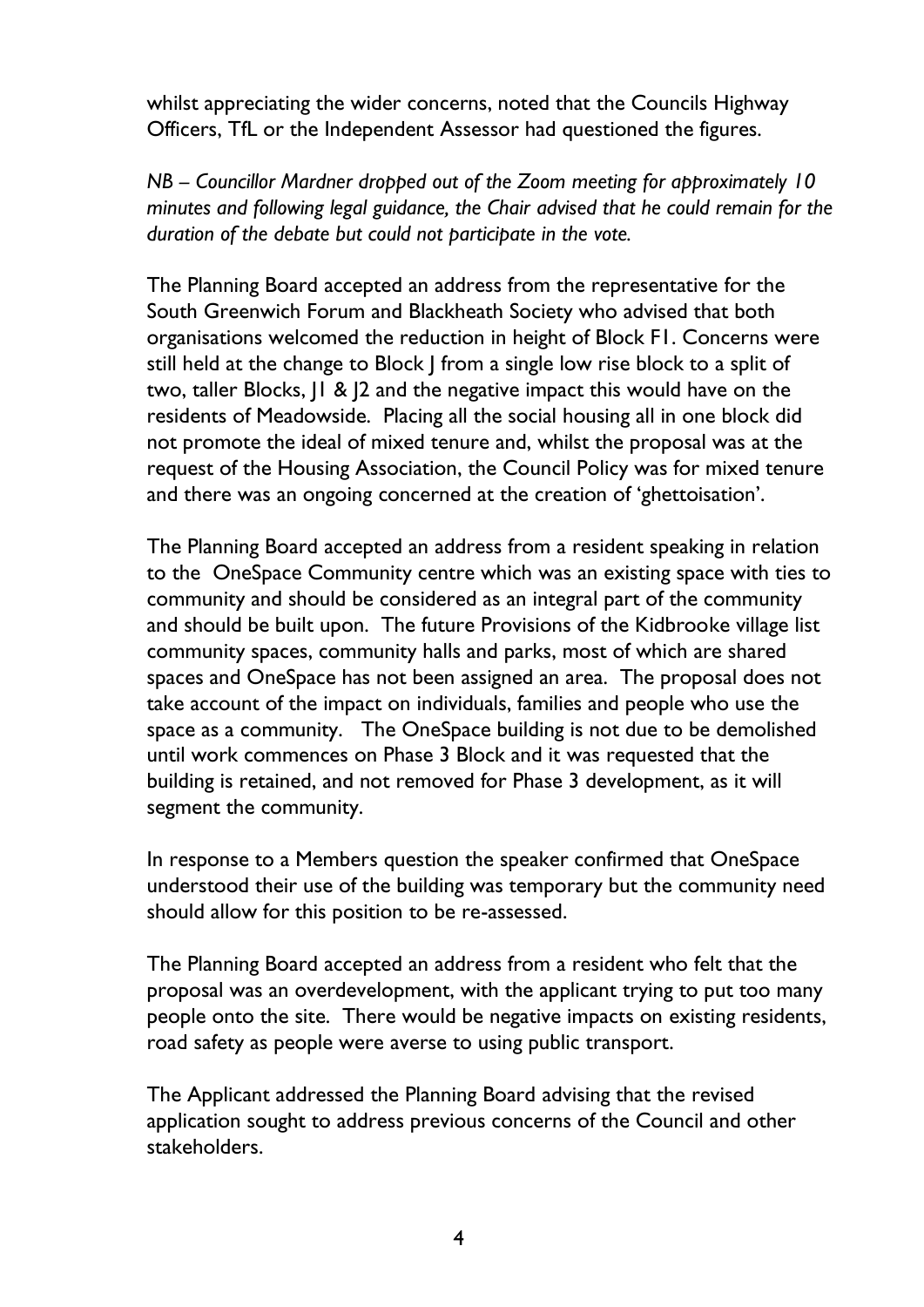The applicant's architect advised that the tallest building, F1 was being reduced in height to below the central tower and in line with others on the site. This will also greatly reduce its visibility from the Blackheath Conservation Area. Block J would be 6 minute walk to the Village centre and the redesign has also allowed the opportunity to provide more affordable homes, all of which are built tenure blind.

The Business Development Director for L&Q advised that the single affordable rent tenure of Block J was required to ensure the building was affordable for residents and it was industry practice to have single tenure buildings in order to minimise service costs and management charges.

The applicants transport consultant advised that the transport assessment methodology, for the application, had been agreed with both the Royal Borough and Greenwich and Transport for London (TfL). Southeastern Rail reported capacity existed at the Kidbrooke Station and the proposal would see a net increase of 0.6% passengers. Further, in terms of the wider demands the Department for Transport had accounted for future demands in their service rail future improvements planning. There were no transport capacity issues arising from the proposal.

The Divisional Manager for Berkeley Homes noted that there was a need to consider the implications from Covid-19 and 'Brexit' as well as changes in planning policy and building regulations. Berkeley Homes wished to continue providing high quality homes and amenities, with its partners, for the community.

In response to Members questions the applicants transport consultant confirmed that the impact of developments near transport locations adjacent to Kidbrooke Station had been considered, in terms of cumulative impact. He noted that it was TfL and Network Rails role to consider the wider cumulative impact of developments further along the line, feeding into the transport requirement levels.

In considering the application before them four Planning Board Members commented that they felt that the previously raised concerns had been addressed by the applicant.

A Member welcomed the reduction in height of building F. They also commented that they were not entirely convinced by transport figures or that there would be an increase in rail capacity by 2028 or that, with the Kidbrooke Square development and Thomas Tallis development there would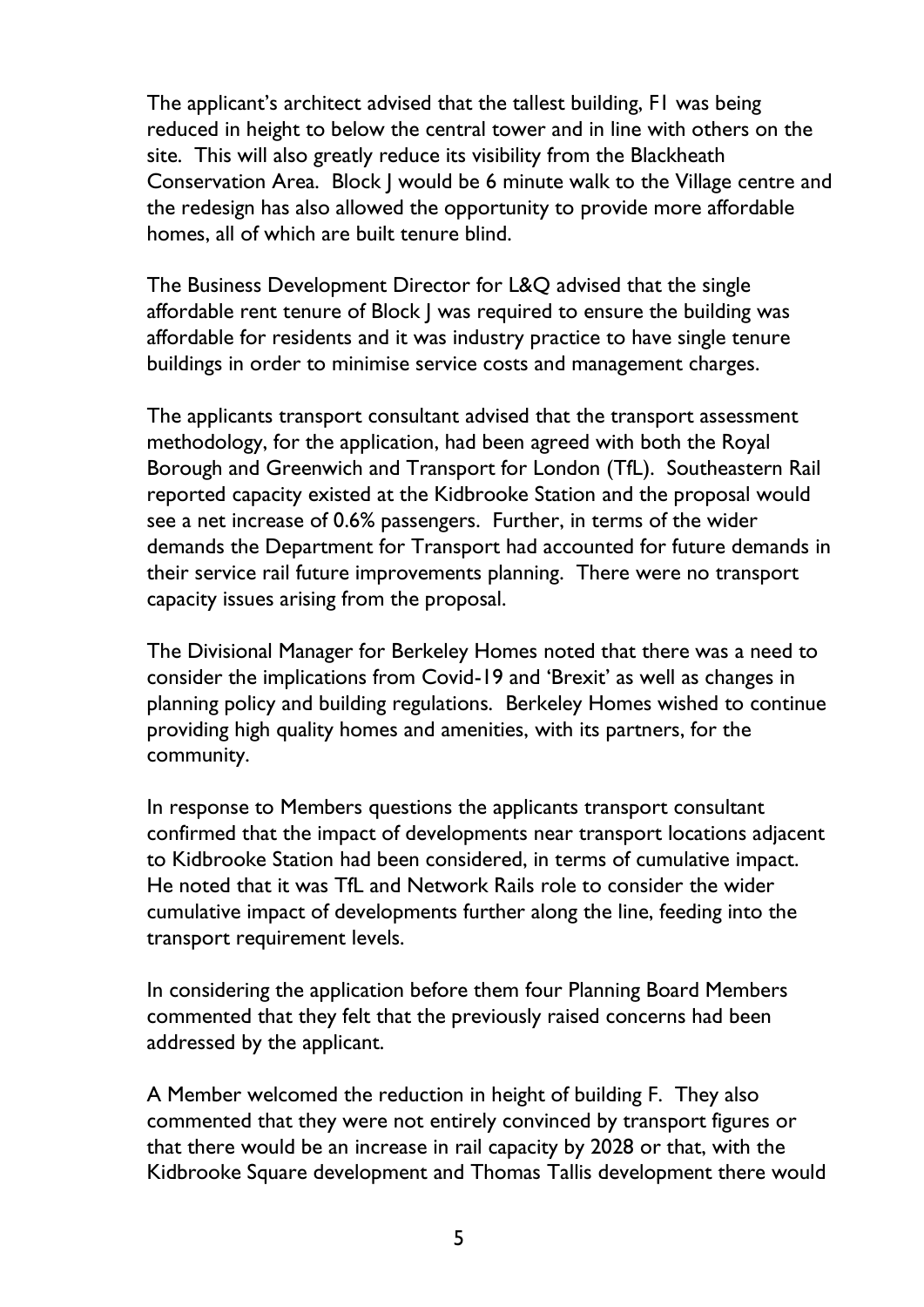be no cumulative impact. They felt that, whilst housing was welcome, the uplift of 302 units was an overdevelopment of, an already large development.

A Member noted that they would like to see Berkeley Homes continue to work with the construction academy and GLLaB in respect of promoting local jobs for Borough residents. They noted that due to Covid-19 a lot of people were currently working from home and it was not possible to predict the future of commuting patterns. They also asked the applicant to work with OneSpace to provide an assured large communal space, with an outside court, for them to move into and to support the younger residents of the estate.

A Member noted that they had visited the site and were surprised to see how integrated Block J was. They were also pleased that the exterior appearance was the same as the private residents.

A Member felt that there was a need for Greenwich to lobby Bexley and Lewisham Councils to join in putting more pressure on TfL to improve the transport infrastructure and fulfil on improvement promises.

On behalf of and at the request of the Chair the Clerk sought confirmation from all Members' that they had maintained zoom connection to the meeting for the entirety of the presentation and discussion on this item. Cllr Mardner dropped out for about 10 mins after presentation and did not vote on the application. No other Member indicated that they had experienced any loss of connectivity.

The Planning Officers recommendation to approve the application was put to the vote with 5 Members' in favour, 1 against and 0 abstentions.

#### **Resolved -**

That, in line with the amendments referred to in the report documents and appendices, consent be granted for the demolition of existing buildings and erection of residential units, publicly accessible open space and associated access, car parking, cycle parking and landscaping, erection of a new pavilion building within the Park. The proposals result in the uplift of residential units compared to approved Planning Permission refs. 14/2607/F (as amended) related to Phase 3 and ref. 14/2611/F (as amended) related to Phase 5. That consent be granted subject to:

(i) The prior completion of an agreement under Section 106 of the Town and Country Planning Act 1990 (as amended) containing the planning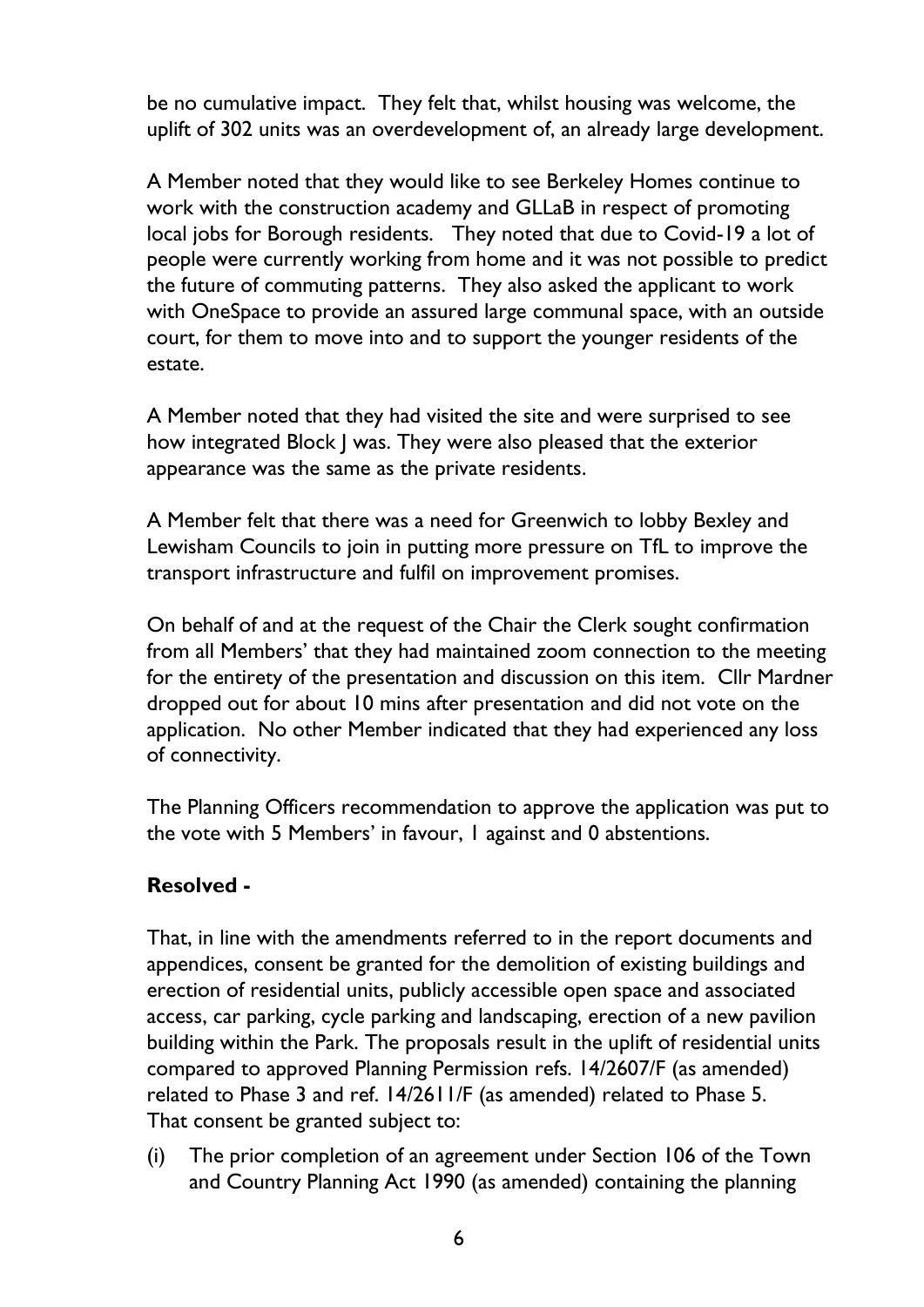obligations as summarised in the heads of terms set out in section 27 of the main report dated 14th July 2020, any further addendums, and the minutes of this Planning Board meeting.

- (ii) (ii) Referral of the application to the Mayor of London as required under the terms of The Town and Country Planning (Mayor of London) Order 2008;
- (iii) Members, by way of their decision, confirmed that their decision took account of environmental information, as required by Regulation 13 of the Town and Country Planning (Environmental Impact Assessment) Regulations 2011.
- (iv) A statement being placed on the statutory Register confirming the main reasons and consideration of which the Planning Board decision was based as required by Regulation 24(I)(c) of the Town and Country Planning (Environmental Impact Assessment) Regulations 2011;
- (v) The authorisation of the Assistant Director of Planning & Building Control to:
	- a. make any minor changes to the detailed wording of the recommended conditions as set out in Revised Appendix 2, addendum reports and the minutes of this Planning Board meeting, where the Assistant Director of Planning & Building Control considers it appropriate, before issuing the decision notice; and
	- b. finalise the detailed terms of the planning obligations pursuant to Section 106 of the Town and Country Planning Act 1990 (as amended), as set out in the main report, its addendums, and the minute of this Planning Board meeting.
- (vi) In the event that the Section 106 Agreement is not completed within three (3) months of the date of this Planning Board meeting, to authorise the Assistant Director of Planning & Building Control to consider whether permission should be refused on the grounds that the proposals are unacceptable in the absence of the benefits which would have been secured, and if so, to determine the application with reasons for refusal which will include the following:

In the absence of a legal agreement to secure financial and nonfinancial contributions including for Affordable Housing, Transport, Highway Works, Child Play Space, Employment and Training, Environmental Sustainability, Public Realm Improvements, Open Space provision, Community provision and marketing of wheelchair units the development is contrary to policies H3, H5,  $H(e)$ , EA $(c)$ , OS1, E1, CH(a), IM1, IM4, IM(b) and IM(c) of the Royal Greenwich Local Plan: Core Strategy with Detailed Policies (Adopted July 2014)